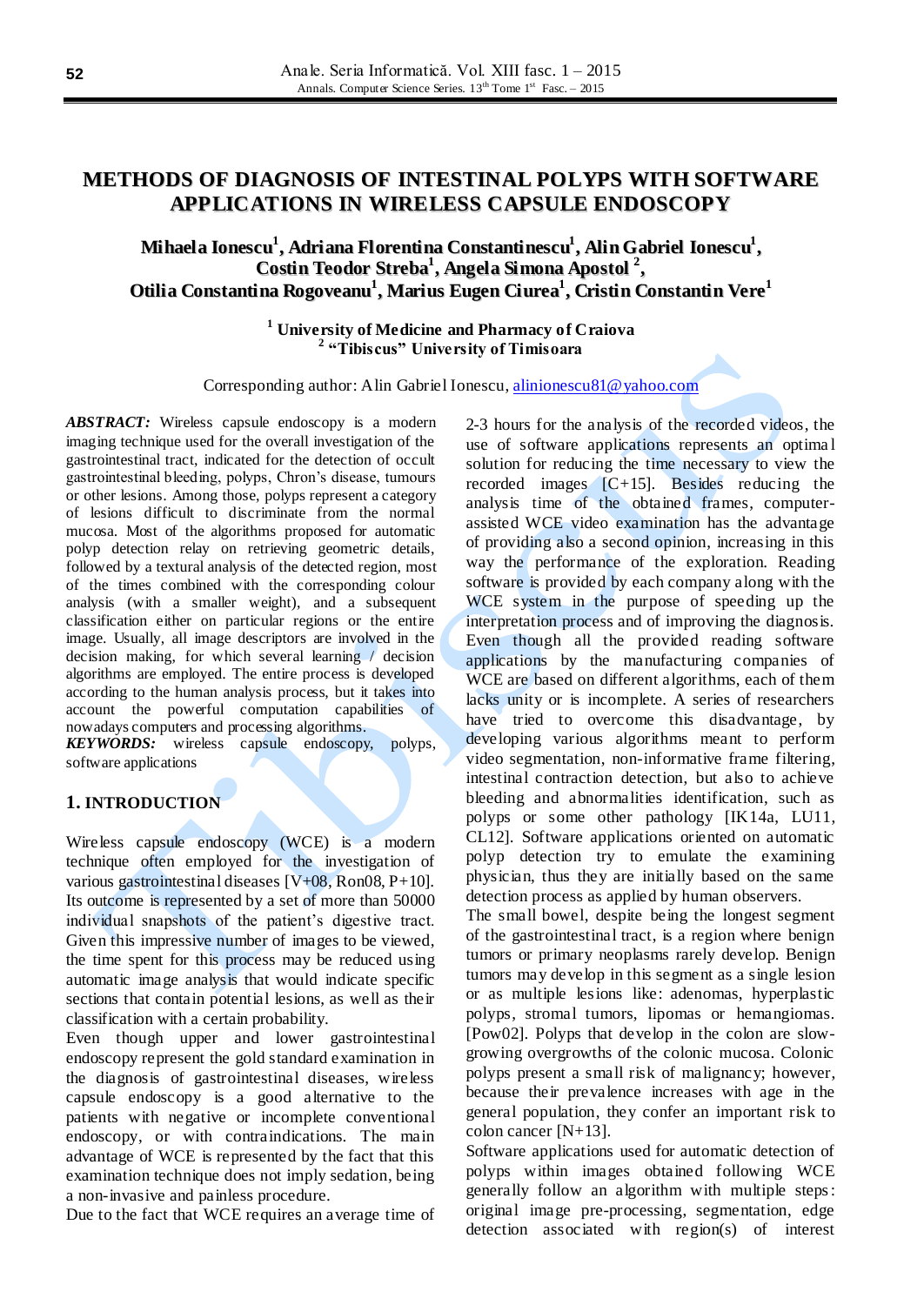identification, texture analysis combined or not with colour information, followed in the end by the classification of specific areas. Classification may be done using neural networks, support vector machines or any other method based on pre-defined weights applied on the previously detected features that composed the WCE image.

### **2. POLYPS CHARACTERISTICS**

Polyps are protrusions risen from the intestinal and colonic mucosa membranes. They may be pedunculated or sessile, depending on the presence of a stalk connecting them to the mucosa. Pedunculated polyps' shape is similar to an almost closed sphere, being therefore easier to identify, mostly when they are projected to the lumen area (defined by darker shades compared to the rest of the WCE image).

In case of sessile polyps, the differentiation from the mucosa is often very weak, and they are more difficult to detect. Their main characteristic is also their shape , defined as a partial vague oval contour visible upon the mucosa (Fig 1 a, b). The illumination produced by the 6 LEDs of the capsule creates this contour, as the light is reflected from the polyp's visible surface, determining a thin shadow area on the mucosa. Unlike bubbles that are transparent and allow the visualisation of the mucosa directly through them, the light cannot pass through a polyp, whose structure is dense, similar to that of the surrounding mucosa.



**Fig. 1. Intestinal polyps present in WCE images**

Depending on the degree of development and its type, the contour of a polyp may be emphasized on less than half of its circumference (transposed in 2D), as showed in Fig. 1. For a polyp to have a completely closed contour, visible in the image, the wireless capsule must be oriented in a proper position. Considering the anatomic structure of the digestive tract, such a position is not commonly met, so most of the polyps present in WCE images will be visible from a certain angle, determining thus a more or less closed contour.

Usually, polyps' texture does not differ significantly from the rest of the surrounding mucosa, making them difficult to identify within WCE images, even for experienced physicians. But, since polyps are abnormal tissue growths, from an imagistic point of

view, they display similar characteristics with those of the surrounding mucosa. There are cases when polyps are accompanied by small ulcerations, thus conferring them a specific aspect, characterized by modified textures compared to normal areas. Depending on their size, their apical region may be placed closer to the capsule's dome compared to the digestive tract wall, thus polyps may sometimes reflect better the light coming from the capsule and they may display a brighter area in their central region. This particularity may be used in the detection process and also to perform differential diagnosis.

#### **2.1 General detection algorithm**

The majority of automatic detection algorithms present in the scientific literature employ an algorithm with several steps: original image preprocessing, segmentation, edge detection associated with region(s) of interest identification, texture analysis combined or not with colour information, followed in the end by the classification of specific areas (Fig. 2). The performance of each proposed algorithm is assessed in terms of either accuracy, specificity, sensitivity or area under ROC curves.



**for automatic polyp's detection**

The pre-processing phase usually implies either a reduction of the noise present in the WCE images due to the physical characteristics of the camera, or potentially an intensity equalisation. Given the shape of the capsule and the optical specifications of the camera, the intensity is diminishing as we move from the centre of the image to its margins – this fact is known as vignetting. Besides the traditional noise reduction methods, we mention Zheng et al. that have proposed a correction algorithm based on radia l gradient symmetry, in order to perform intensity normalization  $[Z+0.8, M+14]$ .

#### **2.2 Shape**

The analysis of imagistic characteristics belonging to intestinal and colonic polyps has revealed as particular feature a specific shape, partially rounded. This is one of the most useful discriminating features in detecting candidate polyps, together with their size and texture. Therefore, the main automatic detection methods of polyps are based on the contours detection, more or less closed, from the original WCE images. Most of the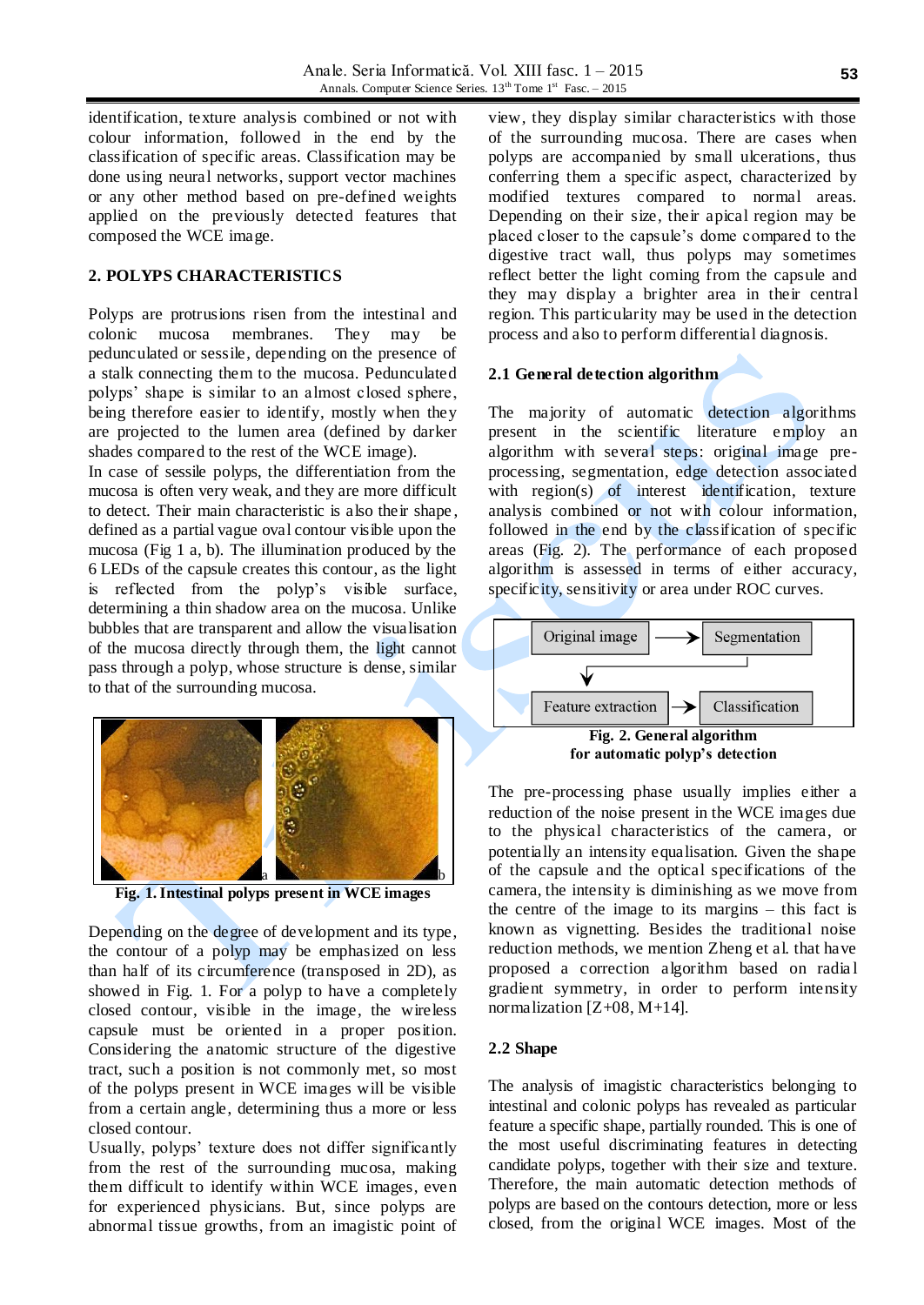studies from the scientific literature regarding the detection methods of the intestinal polyps consider mainly contours identification, using thus geometric shape features. Initial approaches in applying software applications for shape detection included contour oriented algorithms and edge detection filters like Sobel, Canny or SUSAN. The use of oriented Gabor phase congruency patterns, more specific the phase responses of Gabor filter banks, lead to better results than the previous methods, as proven by several authors. The computation of the associated curvature is a measure of the polyps' protrusion and it is an important phase in automated polyps' detection process.

Karargyris and Bourbakis have initially leaned upon a local curvature estimation together with Log-Gabor filters for the shape detection [KB09]. Then, they improved they method, applying the SUSAN edge detector after filtering the original images using the previously mentioned filters. The resulting segmented images were subsequently analysed based on an algorithm that considered the boundaries of identified sections for computing the associated curvature in each point. Based on these values, only a set of points were used in the following phase of the detection algorithm. For each selected point, they determined the centres of curvature, forming a cloud of centres within the segmented areas. This set of points was clustered based on a two-threshold sequentia l clustering algorithm, the results being later expanded on the original image converted to grey levels, using active contours. Thus, potential polyp candidates were detected, however with a lower specificity, due to crisp textures associated to normal tissue, instead of polyps  $[K+12, ST14]$ .

Gabor filters were also used by S. Hwang and M. Celebi, as marker selection for a watershed segmentation, also in association with K-means clustering [H+12]. Following this segmentation phase, the potential candidates were detected upon the assumption that they are partially or fully elliptical or circular. Based on these detected contours, the authors have also computed the associated curvature centres, most of them being located within the polyp's area [ST14].

P. N. Figueiredo et al. have also used the local curvature notion in automatic polyp detection, since their shape represents the most emphasized feature. Their algorithm combines mean and geometric curvatures, but does not take into account other features like texture and / or colour. Thus, since the protrusion measure is the main guidance, too small polyps are likely to be considered normal mucosa [F+11, CB12, F+10].

Similar notions like convexity are also used and implemented in various software applications meant to detect gastrointestinal polyps based on WCE images, based on the computation of the Gaussian surface curvature in 3D images [K+13].

A series of authors have used only the phase response of Gabor filters in order to obtain the polyps contours, or speeded up robust features (SURF), while others like Silva et al. have used the circular Hough transform for contour identification [Hwa11, S+14]. Discrete wavelet transform (DWT) expressed in RGB and HSI colour spaces was used by B. Li and M. Q-H Meng as a foundation to extract imagistic features and perform polyp detection using Uniform Local Binary Patterns (ULBP) [LM12]. Geometric features – shape, contour – may also be obtained by successively applying low-pass filters in convolution with Gaussian kernels [M+14].

Contour used as unique detection feature does not seem to offer satisfactory results, thus many algorithms take into account other specific features.

### **2.3 Texture**

Many authors have increased the performance of their algorithms by adding texture as another polyp's specific feature, next to contour and shape. Granularity, homogeneity or coarseness may be clues that indicate the presence of this type of lesions in WCE images and discriminate between polyp and non-polyp areas. Texture analysis is usually performed on specific regions of interest (ROIs), previously obtain after image segmentations using various methods.

When it comes to texture detection, Local Binary Patterns (LBP), together with its associated forms (Uniform LBP or LTP – Local Ternary Patterns), seems to be a frequently employed method [A+09, BB15]. Qian and Meng have proposed another detection technique of the polyps using novel colour texture features integrated with LLE (Locally Linear Embedding) -based LBP texture feature [QM11]. Textural analysis may also be obtained using cooccurrence matrixes, as their main advantage is a set of fixed dimensions that only depend upon the resolution of grey-scale images. These matrixes may be subsequently used as basis for other features extraction, like entropy, contrast and others [S+14].

Kodogioannis and Boulougoura also propose a texture-based method that relies upon a new combined feature obtained using chromatic and achromatic spectra of a previously segmented ROI, proving that texture is also an important feature characterizing polyps [KB07].

Texture may also be described as a fractal. The Lacunary fractal property is useful in defining how space is filled, therefore it is used in the analysis of textures that associate the same fractal dimension. Thus S. Jadhav and S. Dabhole have combined Bidimensional Ensemble Empirical Mode Decomposition (BEEMD) and Differentia l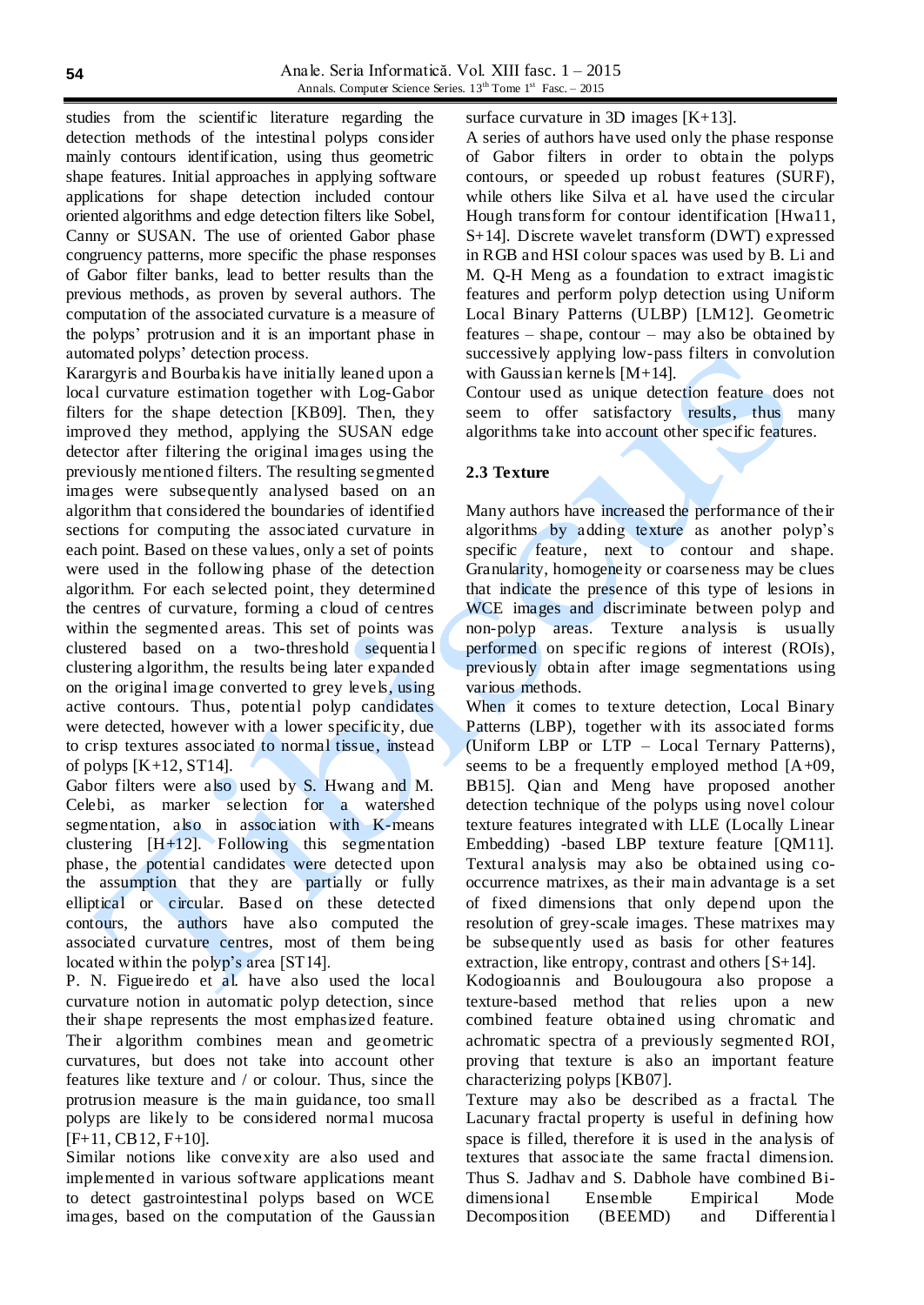Lacunarity (DLac) in order to refine the analysed image and to extract textural information [JD14].

## **2.4 Colour**

Colour is a feature less determinant for gastrointestinal polyps, thus authors only use it to enhance the polyp's features and increase the performance of the algorithms mainly based on shape and texture features. There are authors that have analysed this feature individually and have used it initially for global image analysis. More recent software applications decomposed original images according to colour components expressed in various colour spaces; then, each sub-image was analysed using Gabor filters or wavelet transforms, leading to a more relevant image descriptor.

Colour wavelet features were used by Vasquez et al. in a new method developed for WCE image analysis, which yielded good results in polyps' detection. These features are based on covariance between a series of second order textural features upon wavelet features [VBW11, ST14].

Yuan and Meng proposed a new feature that, besides the shape and edge information under multiresolution, preserves also colour information for polyp detection. This method integrates the Gabor filter and Monogenic-Local Binary Pattern (M-LBP) in colour components [YM14].

D. Iakovidis and A. Koulaouzidis have extracted the hue component in the HSV colour space and filtered it using Gabor filters. The results were combined with co-occurrence matrixes for texture analysis and geometric curvature features for shape, obtaining a robust method [IK14a].

Other authors have used multiple colour components in various colour spaces, filtered through Gabor filters, in combination with LBP descriptors specific for the Gabor responses, thus combining colour and texture features in one global descriptor [YM14]. Colour information is also useful in detecting salient points and generating colour vectors based on each point neighbourhood, which prove to be efficient in detecting small polyps [IK14a, IK14b, S+09, PD14].

## **2.5 Classification**

Classification may be done using artificial neural networks (ANN), support vector machines (SVM) or any other method based on pre-defined weights applied on the previously detected features that composed the WCE image.

In terms of classification methods, authors have used various methods based on ANN, adaptive neuro fuzzy inference systems (ANIFS), SVM or boostingbased classifiers, either single used or in cascades [S+14, BB15, KB07, JD14, VJ01, S+13].

#### **3. DISCUSSIONS**

The general consensus is that the round shape is the most specific imagistic feature that characterizes intestinal polyps. Thus, most of the authors that have embraced the challenge of automatically detecting gastrointestinal polyps have mainly used methods that emphasize the polyps' curvature and contour. But, similar to the examining physician, any software applications designed with this goal must not employ only one feature, but a combination of their physical characteristics: shape, contour, curvature, texture and colour.

Obviously, there is no general method that would cover all specific features of polyps. Also, not all imagistic features are useful in the same measure in detecting this type of lesions. Often, an ingenious algorithm is needed, in order to extract the best clues indicating the presence of a polyp within a WCE image. What software applications must do is to simulate the real physician, but also to leverage the computational power of modern processors.

Most polyps present in WCE images are difficult to identify, as they do not have clear margins, they may be affected by the noise induced by the CCD camera, their texture and colour may be very similar to those of the normal mucosa, only slightly discriminating itself from it. Thus, using certain contour detection methods, it is possible that the polyp's margins would not be detected, or be partially detected. Depending on the light provided by the WCE's LEDs, there may not be a clear differentiation between mucosa and polyp colour. Another factor that impacts the process of correct detection of contour is represented by potential intersection with other elements superimposing on their surface.

Despite these drawbacks, there are also methods that may seem, at first glimpse, to detect the majority of polyps present in WCE images, while offering as less false positive results as possible. Combined methods for contour, texture and colour detection amplify the chances of a correct automatic detection.

# **CONCLUSIONS**

WCE is a modern investigation for the gastrointestinal tract, used especially for the small bowel pathology. Software applications could improve the performance of WCE by shortening the reading time of the recorded images, but also by offering support in the analysis, as second opinion.

Various authors have attempted to identify methods and techniques to perform automatic detection of polyps, given their prevalence and potential risk of complications. Most of them proved efficient and useful in detecting polyps located in the digestive tract.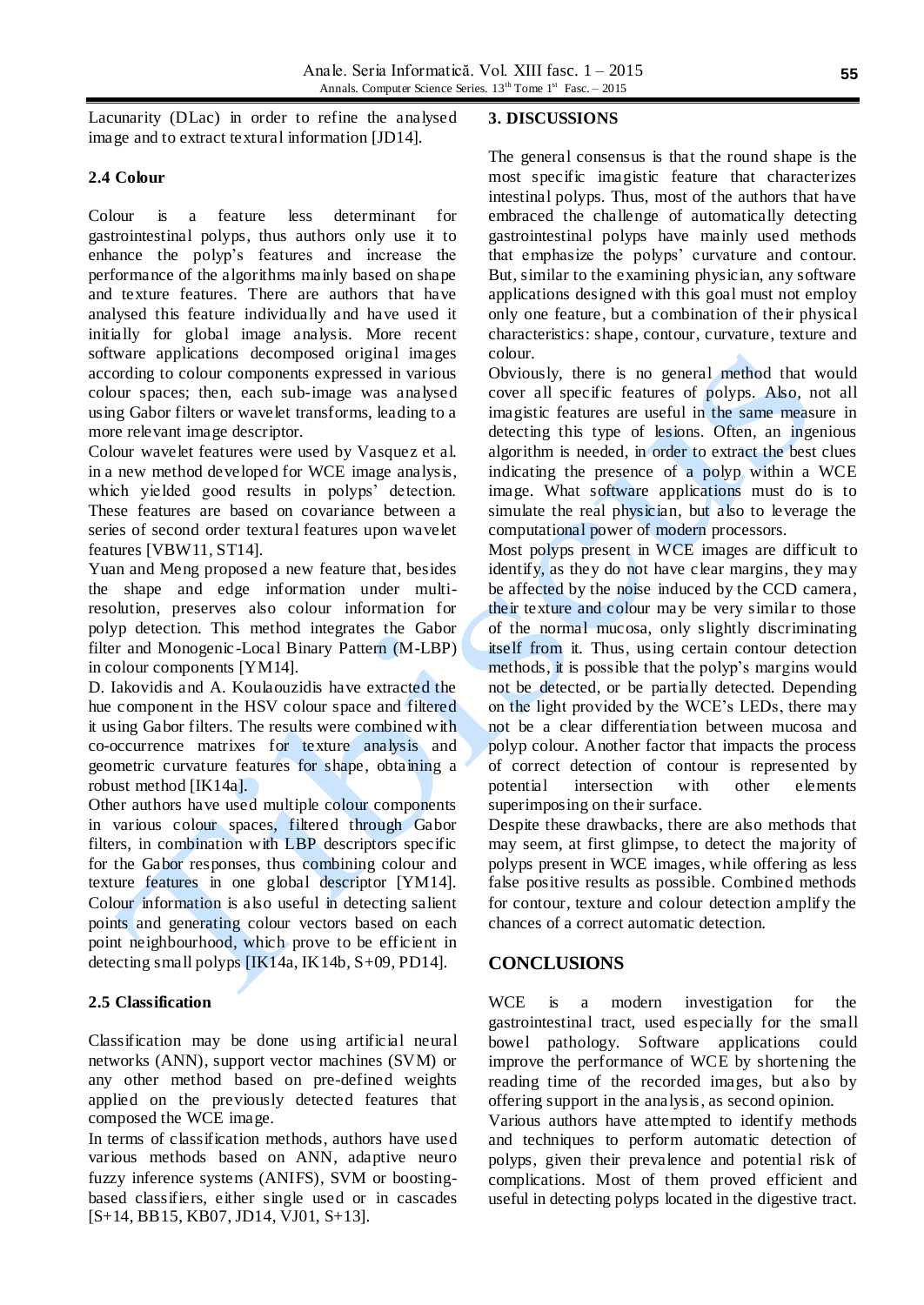## **ACKNOWLEDGEMENT**

This work was supported by INDISIO research grant, Partnership Program, 2013, project PN-II-PT-PCCA-2013-4-1930.

### **REFERENCES**

- [A+09] **S. Ameling, S. Wirth, D. Paulus et al.** *Texture-based Polyp Detection in Colonoscopy*, Bildverarbeitung für die Medizin, Algorithmen — Systeme — Anwendungen Proceedings des Workshops vom 22. bis 25, p. 346-350, 2009.
- [BB15] **S. Bhuvana, A. J. Bhuvaneswari** *Computer aided automatic detection of polyp for colon tumor*, International Journal of Advance Research In Science And Engineering, Vol. No.4, Special Issue (02), 2015.
- [CB12] **F. Condessa, J. Bioucas-Dias** *Segmentation and detection of colorectal polyps using local polynomial approximation*, ICIAR'12 Proceedings of the 9th international conference on Image Analysis and Recognition - Volume Part II, p. 188-197, 2012.
- [CL12] **Y. Chen, J. Lee** *A Review of Machine-Vision-Based Analysis of Wireless Capsule Endoscopy Video*, Diagnostic and Therapeutic Endoscopy, vol. 2012.
- [C+15] **A. F. Constantinescu, M. Ionescu, I. Rogoveanu, M. E. Ciurea et al.** – *Analysis of Wireless Capsule Endoscopy images using Local Binary Patterns*, Applied Medical Informatics, vol. 36, no 2: 31-42, 2015.
- [F+10] **I. N. Figueiredo, S. Prasath, Y. H. R. Tsai et al.** – *Automatic detection and segmentation of colonic polyps in wireless capsule images*, UCLA-CAM Report 1065, 2010.
- [F+11] **P. N. Figueiredo, I. N. Figueiredo, S. Prasath et al.** – *Automatic polyp detection in pillcam colon 2 capsule images and videos: Preliminary feasibility report*, Diagnostic and Therapeutic Endoscopy, no. 182435, 2011.
- [Hwa11] **S. Hwang** *Bag-of-visual-words approach to abnormal image detection*

*in wireless capsule endoscopy videos*, in Advances in Visual Computing. Springer, p. 320-327, 2011.

- [H+12] **S. Hwang, M. Celebi, B. Andre et al.** *Content-based retrieval in endomicroscopy: Toward an efficient smart atlas for clinical diagnosis*, Lecture Notes Comput. Sci., vol. 7075, 2012.
- [IK14a] **D. Iakovidis, A. Koulaouzidis** *Automatic lesion detection in Wireless Capsule Endoscopy – A simple solution for a complex problem*, in IEEE International Conference on Image Processing (ICIP), 2014.
- [IK14b] **D. K. Iakovidis, A. Koulaouzidis** *Automatic lesion detection in capsule endoscopy based on color saliency: closer to an essential adjunct for reviewing software*, Gastrointest Endosc. 80 (5), p. 877-883, 2014.
- [JD14] **S. T. Jadhav, S. H. Dabhole** *An Optimal Detection of Polyp and Ulcer in WCE Images using Fast BEMD with DLac Analysis*, International Journal of Innovative Technology and Exploring Engineering, vol. 4 (7), 2014.
- [KB07] **V. Kodogiannis, M. Boulougoura** *An adaptive neurofuzzy approach for the diagnosis in wireless capsule endoscopy imaging*, Int. J. of Information Technology, vol. 13, p. 46 - 56, 2007.
- [KB09] **A. Karargyris, N. Bourbakis** *Identification of polyps in wireless capsule endoscopy videos using log Gabor filters*, in IEEE Workshop LiSSA, p. 143 -147, 2009.
- [K+12] **A. Karargyris, N. Bourbakis, H. C. Huang et al.** – *Affinity aggregation for spectral clustering*, in Proc. IEEE Conf. Comput. Vis. Pattern Recognit., p. 773– 780, Jun. 2012.
- [K+13] **A. Kukushkin, D. Mikhaylov, I. Zhukov et al.** – *Recognition of Polyps in the Images of Wireless Capsule Endoscopy*, International Journal of Emerging Trends & Technology in Computer Science, vol. 2 (2), 2013.